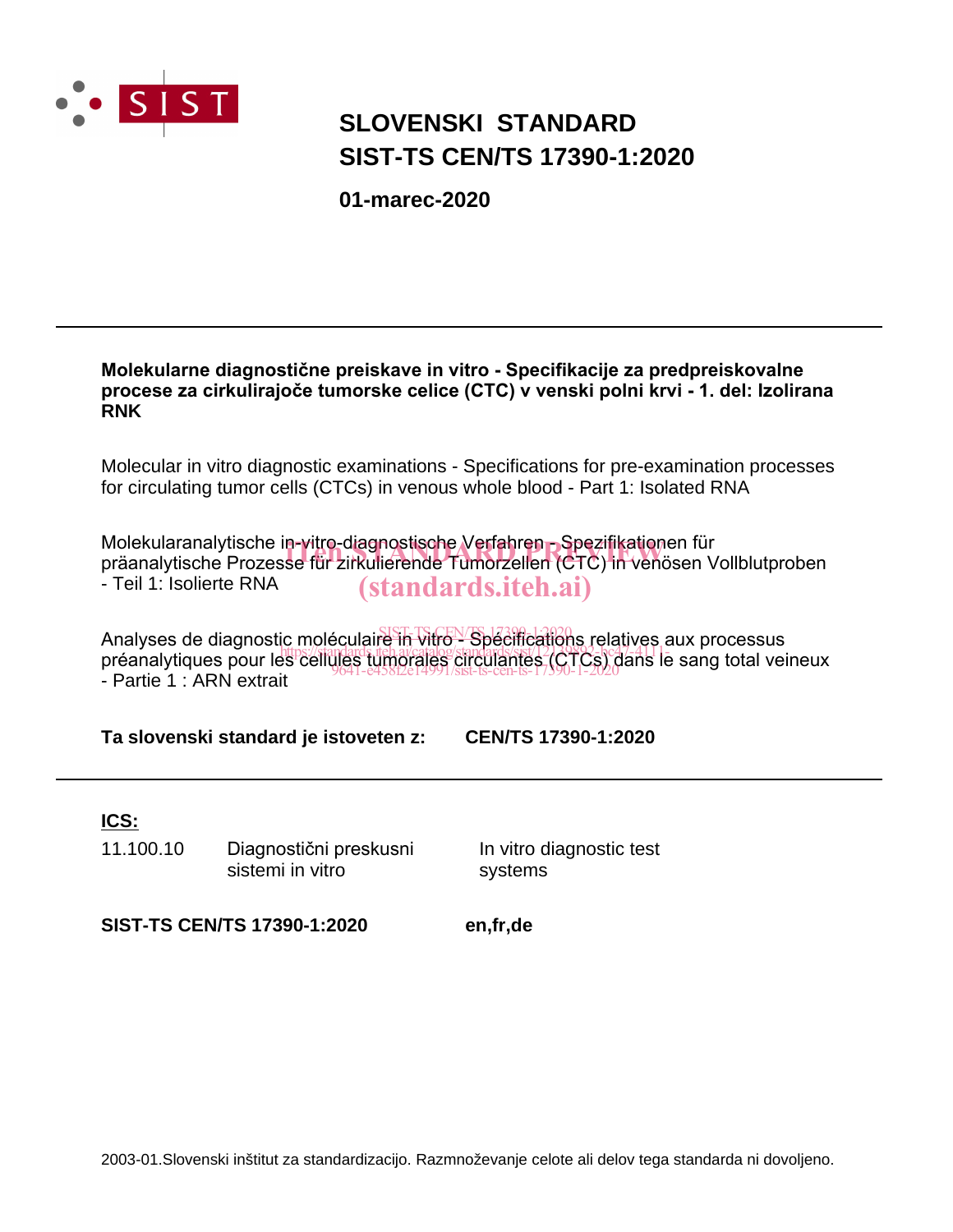# iTeh STANDARD PREVIEW (standards.iteh.ai)

SIST-TS CEN/TS 17390-1:2020 https://standards.iteh.ai/catalog/standards/sist/12139892-bc47-4111- 9641-e458f2e14991/sist-ts-cen-ts-17390-1-2020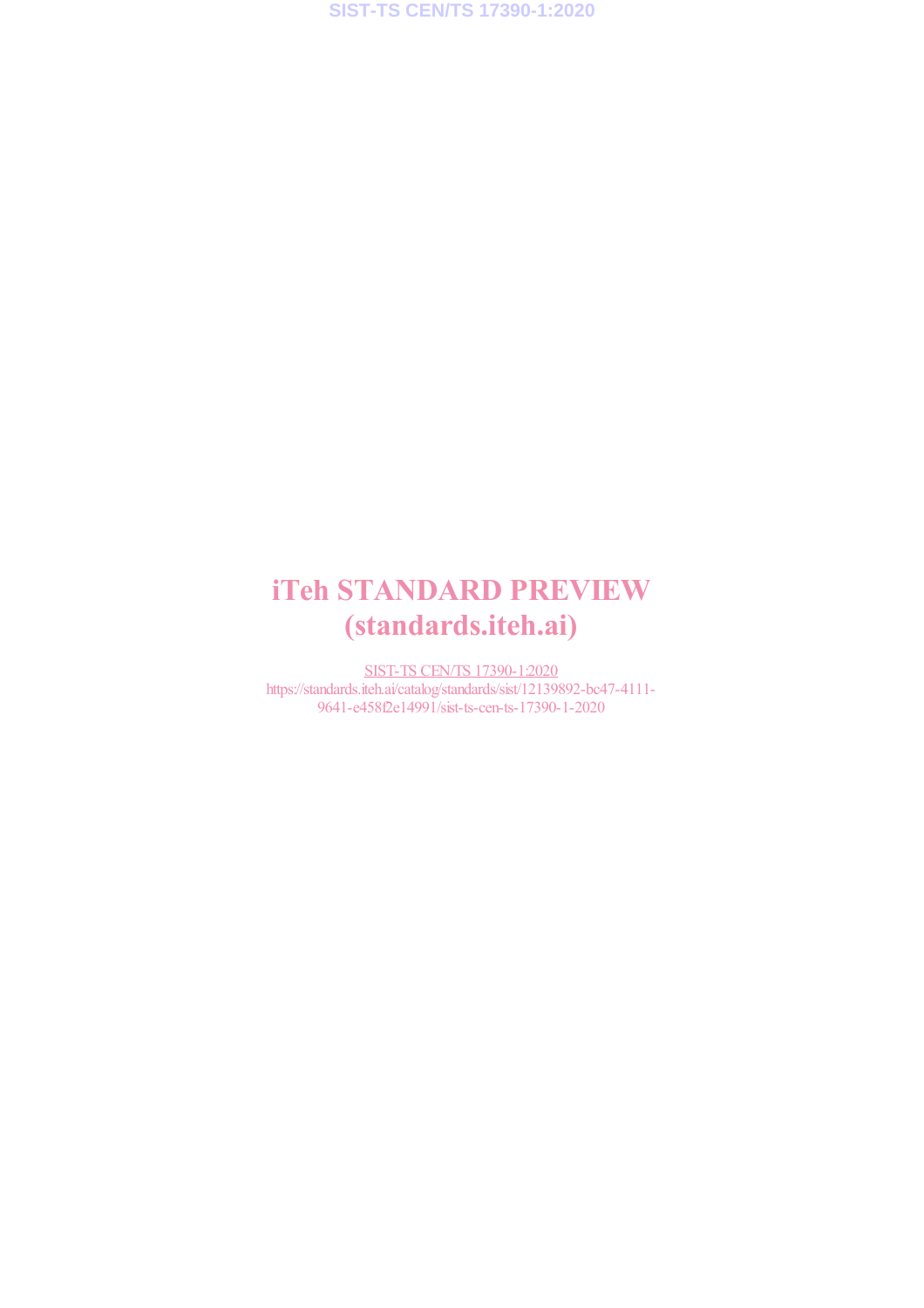#### **SIST-TS CEN/TS 17390-1:2020**

# TECHNICAL SPECIFICATION SPÉCIFICATION TECHNIQUE TECHNISCHE SPEZIFIKATION

# **CEN/TS 17390-1**

January 2020

ICS 11.100.10

English Version

# Molecular in vitro diagnostic examinations - Specifications for pre-examination processes for circulating tumor cells (CTCs) in venous whole blood - Part 1: Isolated RNA

Analyses de diagnostic moléculaire in vitro - Spécifications relatives aux processus préanalytiques pour les cellules tumorales circulantes (CTCs) dans le sang total veineux - Partie 1 : ARN extrait

 Molekularanalytische in-vitro-diagnostische Verfahren - Spezifikationen für präanalytische Prozesse für zirkulierende Tumorzellen (CTC) in venösen Vollblutproben - Teil 1: Isolierte RNA

This Technical Specification (CEN/TS) was approved by CEN on 27 October 2019 for provisional application.

The period of validity of this CEN/TS is limited initially to three years. After two years the members of CEN will be requested to submit their comments, particularly on the question whether the CEN/TS can be converted into a European Standard.

CEN members are required to announce the existence of this CEN/TS in the same way as for an EN and to make the CEN/TS available promptly at national level in an appropriate form. It is permissible to keep conflicting national standards in force (in available promptly at national level in an appropriate form. It is permissible to keep conflicting national standards<br>parallel to the CEN/TS) until the final decision about the possible conversion of the CEN/TS into an EN

CEN members are the national standards bodies of Austria, Belgium, Bulgaria, Croatia, Cyprus, Czech Republic, Denmark, Estonia, University of the including sumula as softigs of the angle of the magnitude of product by prastic mepastic, seminarity issue.<br>Finland, France, Germany, Greece, Hungary, Iceland, Treland, Italy, Latvia, Lithuania, Luxembour Poland, Portugal, Republic öt Nórth Macedónia, Romanía, Serbia, Slovakia, Slovenia, Spain, Sweden, Switzerland, Turkey and United Kingdom. 9641-e458f2e14991/sist-ts-cen-ts-17390-1-2020



EUROPEAN COMMITTEE FOR STANDARDIZATION COMITÉ EUROPÉEN DE NORMALISATION EUROPÄISCHES KOMITEE FÜR NORMUNG

**CEN-CENELEC Management Centre: Rue de la Science 23, B-1040 Brussels** 

Ref. No. CEN/TS 17390-1:2020 E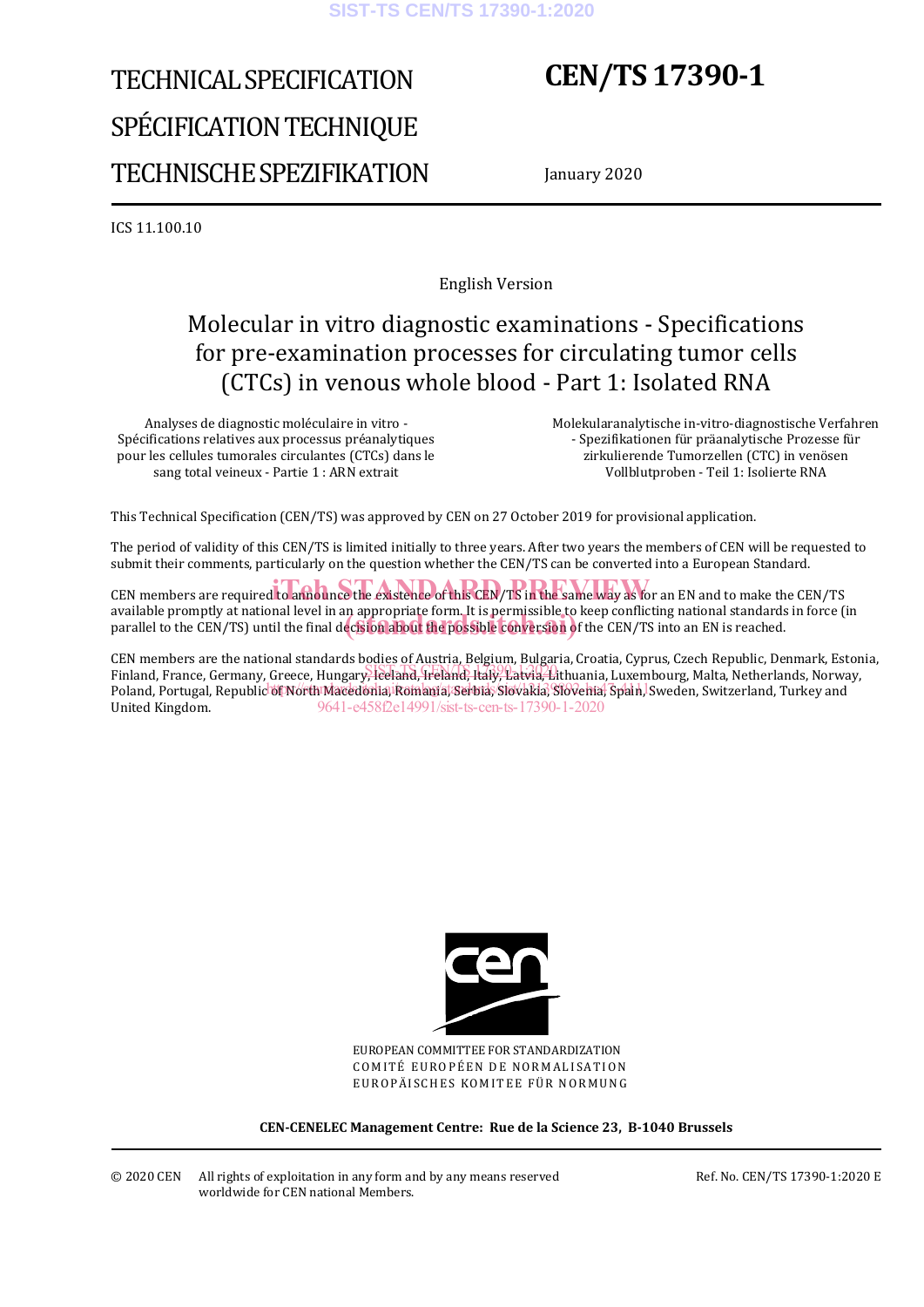### **SIST-TS CEN/TS 17390-1:2020**

# CEN/TS 17390-1:2020 (E)

# **Contents**

| 1                |                                                                                   |  |
|------------------|-----------------------------------------------------------------------------------|--|
| $\mathbf{2}$     |                                                                                   |  |
| 3                |                                                                                   |  |
| $\boldsymbol{4}$ |                                                                                   |  |
| 5                |                                                                                   |  |
| 5.1              |                                                                                   |  |
| 5.2              |                                                                                   |  |
| 6                |                                                                                   |  |
| 6.1              |                                                                                   |  |
| 6.2              |                                                                                   |  |
| 6.3              |                                                                                   |  |
| 6.4              |                                                                                   |  |
| 6.5              |                                                                                   |  |
| 6.6              |                                                                                   |  |
| 6.7              |                                                                                   |  |
| 6.8              |                                                                                   |  |
| 6.9              | Quantity and quality assessment of isolated RNA from enriched or isolated CTCs 18 |  |
| 6.10             |                                                                                   |  |
|                  |                                                                                   |  |
|                  |                                                                                   |  |
|                  |                                                                                   |  |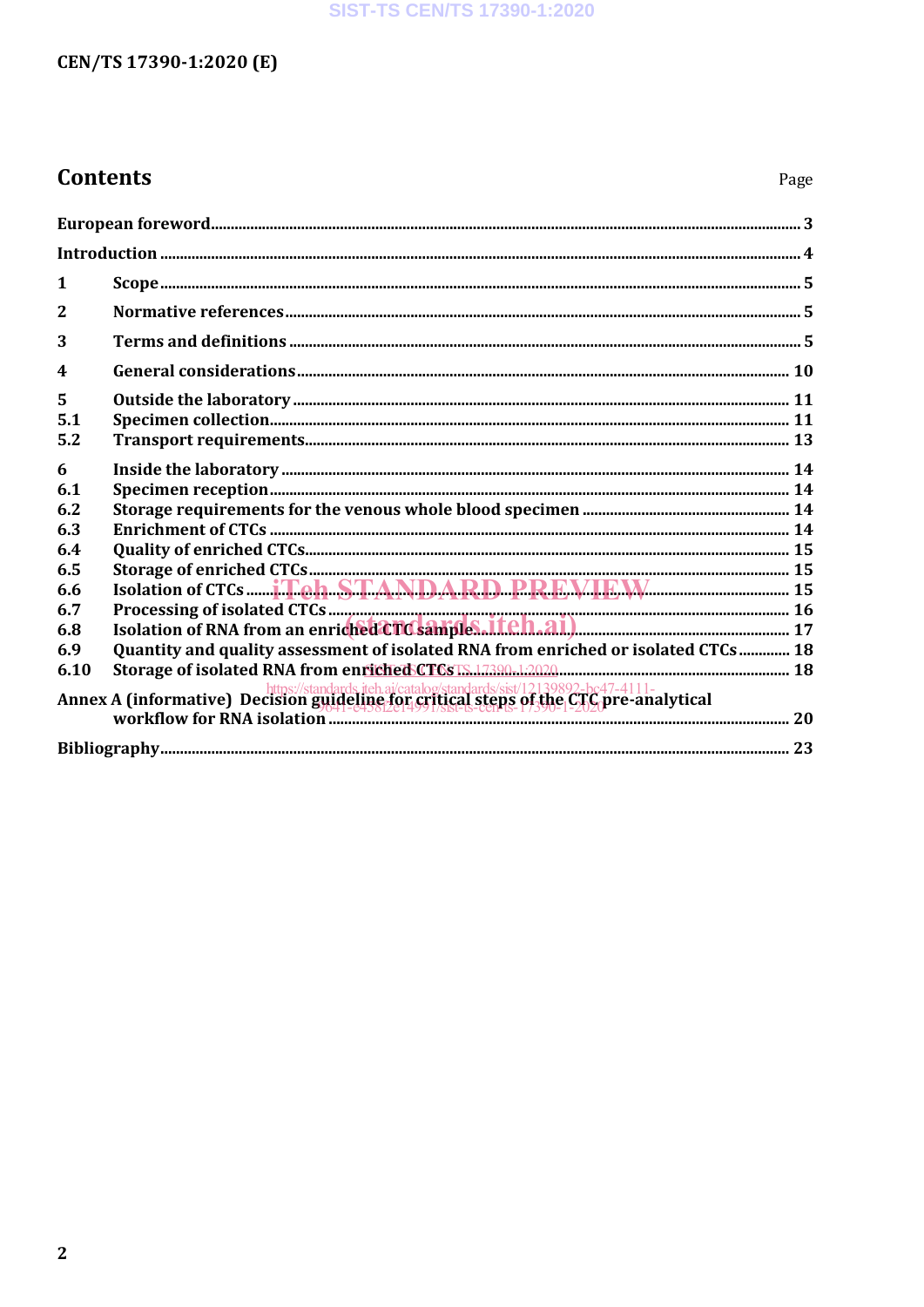# **European foreword**

This document (CEN/TS 17390-1:2020) has been prepared by Technical Committee CEN/TC 140 "In vitro diagnostic medical devices", the secretariat of which is held by DIN.

Attention is drawn to the possibility that some of the elements of this document may be the subject of patent rights. CEN shall not be held responsible for identifying any or all such patent rights.

CEN/TS 17390 consists of the following parts, under the general title *Molecular in vitro diagnostic examinations — Specifications for pre-examination processes for Circulating Tumor Cells (CTCs) in venous whole blood*:

- *Part 1: Isolated RNA*
- *Part 2: Isolated DNA*
- *Part 3: Preparations for analytical CTC staining*

According to the CEN/CENELEC Internal Regulations, the national standards organisations of the following countries are bound to announce this Technical Specification: Austria, Belgium, Bulgaria, Croatia, Cyprus, Czech Republic, Denmark, Estonia, Finland, France, Germany, Greece, Hungary, Iceland, Ireland, Italy, Latvia, Lithuania, Luxembourg, Malta, Netherlands, Norway, Poland, Portugal, Republic of Ireland, Italy, Latvia, Lithuania, Luxembourg, Malta, Netherlands, Norway, Poland, Portugal, Republic of<br>North Macedonia, Romania, Serbia, Slovakia, Slovenia, Spain, Sweden, Switzerland, Turkey and the United Kingdom. (standards.iteh.ai)

> SIST-TS CEN/TS 17390-1:2020 https://standards.iteh.ai/catalog/standards/sist/12139892-bc47-4111- 9641-e458f2e14991/sist-ts-cen-ts-17390-1-2020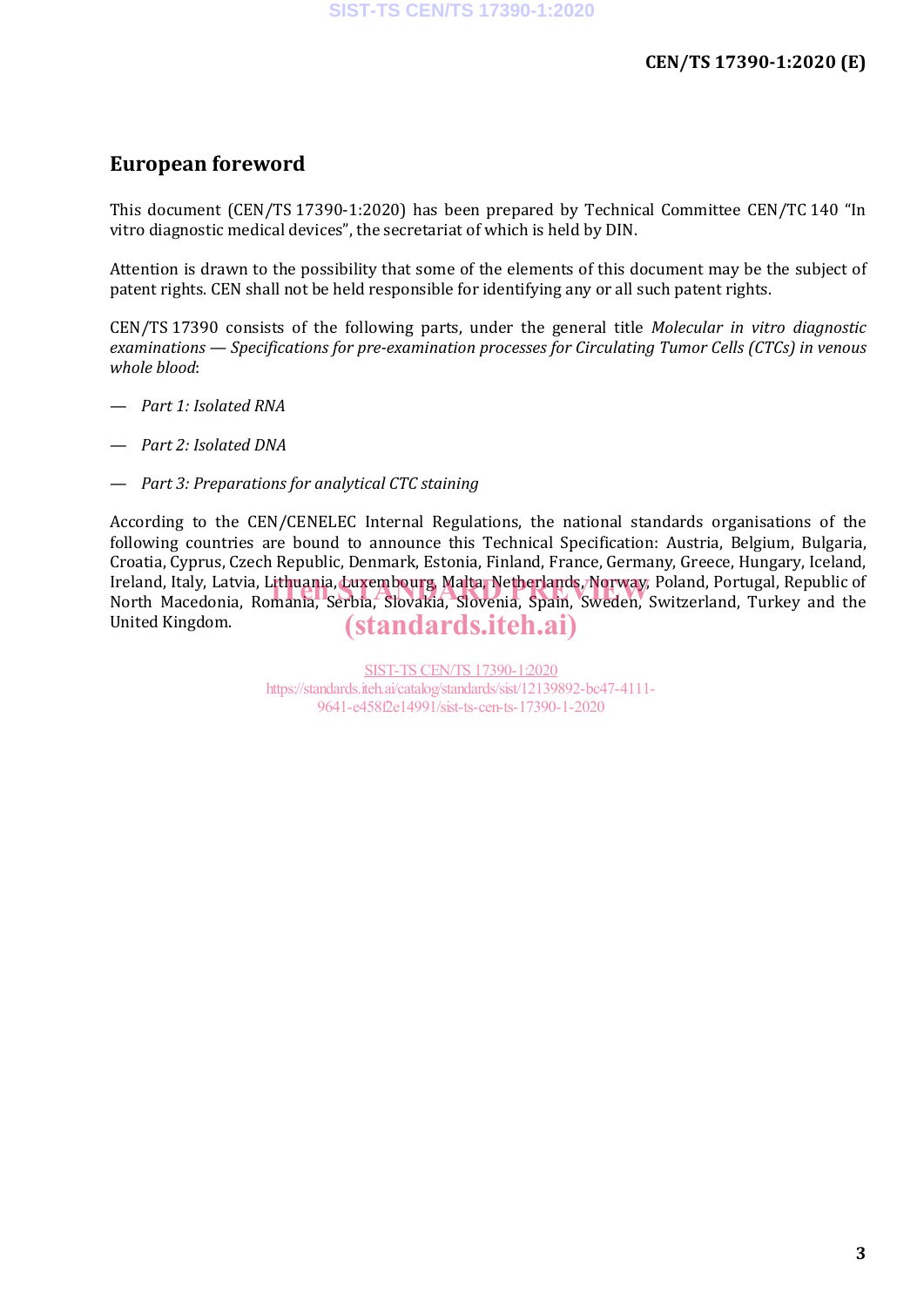#### **CEN/TS 17390-1:2020 (E)**

### **Introduction**

Solid tumours release cells and bioanalytes into blood and other body fluids. This has opened the option of minimally-invasive tumour detection, diagnosis and characterization from venous whole blood (liquid biopsies). Liquid biopsies are expected to enable earlier detection and diagnosis of cancers and advance personalized patient treatment. These applications have become one of the fastest growing segments of the entire diagnostic market.

Circulating tumour cells (CTCs) in venous whole blood reflect the disease complexity that evolves during tumour progression, with distinct genetic, epigenetic and expression features. Besides the prognostic role of CTC identification and/or enumeration in cancer progression, CTC molecular characterization can improve e.g. disease outcome prediction, therapeutic guidance and post-treatment monitoring of the patient.

CTCs are now considered as a surrogate of tumour tissue in cancer early development, progression and metastatic phase.

Molecular characterization of CTCs can provide for example a strategy for monitoring cancer genotypes during systemic therapies [1], identification of mechanisms of disease progression, identification of novel targets for treatment [2] and to select targeted therapies. Moreover, CTC single-cell sequencing is emerging as an important tool for tumour genomic heterogeneity analysis [3] [4] [5].

CTCs are fragile and tend to degrade within a few hours when collected in conventional blood collection tubes, e.g. EDTA containing tubes, without dedicated CTC stabilizers. CTCs are extremely rare, especially in early disease, e.g. less than 10 cells per 10 ml of blood, representing a ratio of approx. 1:10<sup>7</sup> CTCs to white blood alle (MDCs). This low ustice approximate a similar proviewed to a control of the state of the state white blood cells (WBCs). This low ratio represents a significant challenge to CTC enrichment required for examination. (standards.iteh.ai)

RNA profiles of CTCs resemble gene expression profiles of tumours. For RNA profile analysis, measures need to be taken to get rid of the WBCs in order to obtain sufficiently enriched CTC-specific RNA.<br>https://standard.net/atalogstandard.net/surface/standard.net/2007-bc47-4111-SIST-TS CEN/TS 17390-1:2020 https://standards.iteh.ai/catalog/standards/sist/12139892-bc47-4111-

RNA profiles can change significantly after blood/collection, during 20TC enrichment and isolation. Therefore, special measures need to be taken to obtain good quality CTC samples and good quality isolated RNA for gene expression analysis [4] [6].

Consequently, standardization of all steps of the pre-examination process is required. This includes blood collection and stabilization, transport, storage, CTC enrichment, CTC isolation (if required), and RNA isolation. A decision guideline for the critical steps of the CTC pre-analytical workflow for RNA isolation is provided in Annex A.

This document describes special measures that need to be taken to obtain appropriate quality and quantity of RNA from CTC containing blood specimens for subsequent examination.

In this document, the following verbal forms are used:

- "shall" indicates a requirement;
- "should" indicates a recommendation;
- "may" indicates a permission;
- "can" indicates a possibility or a capability.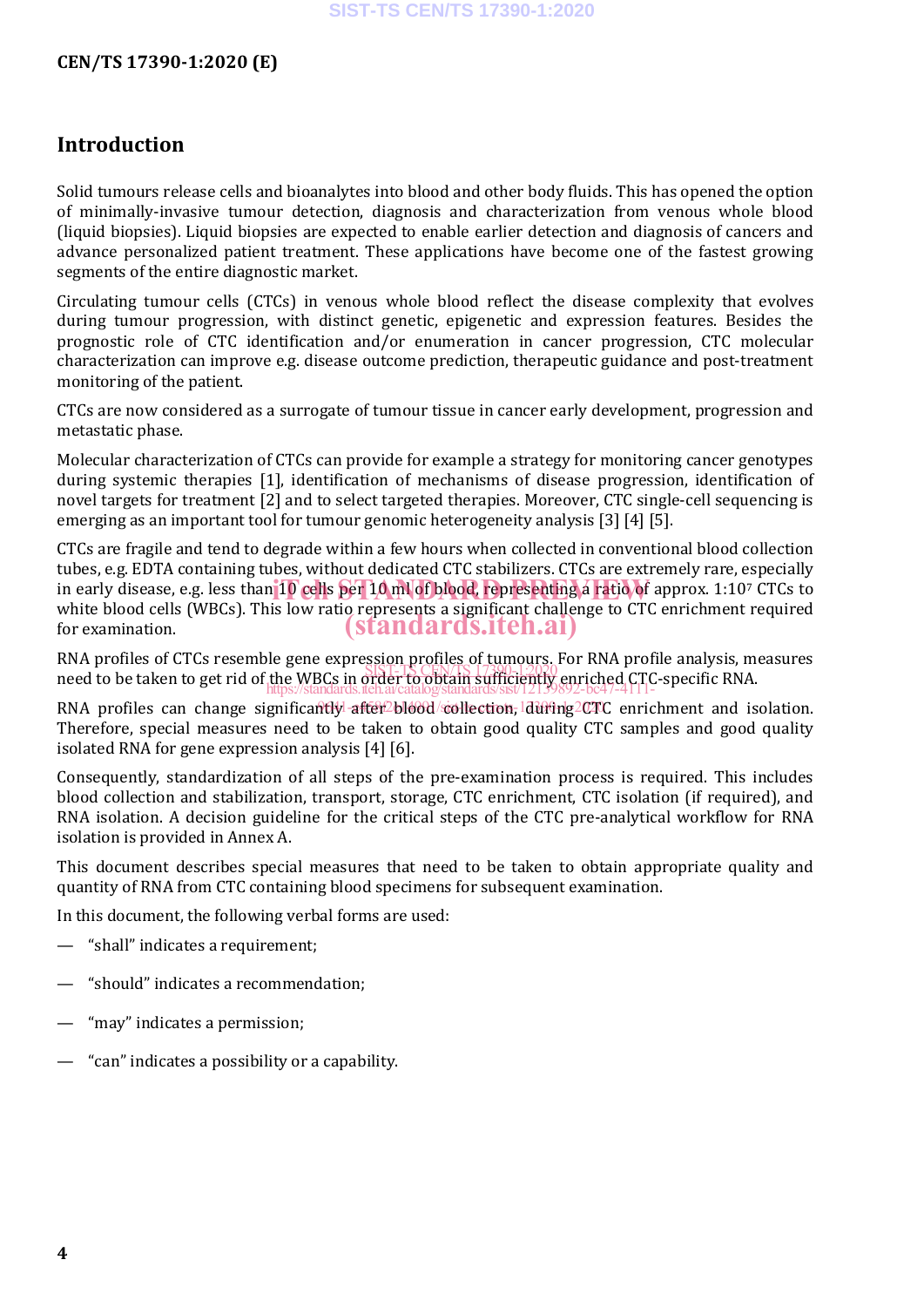### **1 Scope**

This document gives guidelines on the handling, storage, processing and documentation of human venous whole blood specimens intended for the examination of RNA isolated from circulating tumour cells (CTCs) during the pre-examination phase before a molecular examination is performed.

This document is applicable to molecular *in vitro* diagnostic examinations including laboratory developed tests performed by medical laboratories. It is also intended to be used by laboratory customers, *in vitro* diagnostics developers and manufacturers, biobanks, institutions and commercial organizations performing biomedical research, and regulatory authorities.

This document does not cover the isolation of cellular RNA directly from venous whole blood containing CTCs. This is covered in EN ISO 20186-1, *Molecular in vitro diagnostic examinations - Specifications for pre-examination processes for venous whole blood – Part 1: Isolated cellular RNA*.

This document does not cover the isolation of specific white blood cells and subsequent isolation of cellular RNA therefrom.

This document does not cover pre-analytical workflow requirements for viable CTC cryopreservation and culturing.

NOTE 1 The requirements given in this document can also be applied to other circulating rare cells (e.g. fetal cells).

NOTE 2 International, national or regional regulations or requirements can also apply to specific topics covered in this document. Teh STANDARD PREVIEW

# **2 Normative references** (standards.iteh.ai)

The following documents, in whole or in part, are normatively referenced in this document and are indispensable for its application. For dated references, only the edition cited applies. For undated references, the latest edition of the referenced document (including any amendments) applies. SIST-TS CEN/TS 17390-1:2020 https://standards.iteh.ai/catalog/standards/sist/12139892-bc47-4111- 9641-e458f2e14991/sist-ts-cen-ts-17390-1-2020

EN ISO 15189:2012, *Medical laboratories - Requirements for quality and competence (ISO 15189:2012, Corrected version 2014-08-15)*

ISO 15190, *Medical laboratories — Requirements for safety*

### **3 Terms and definitions**

For the purposes of this document, the terms and definitions given in EN ISO 15189 and the following terms and definitions apply.

ISO and IEC maintain terminological databases for use in standardization at the following addresses:

- IEC Electropedia: available at http://www.electropedia.org/
- ISO Online browsing platform: available at https://www.iso.org/obp

#### **3.1**

**aliquot**

portion of a larger amount of homogenous material, assumed to be taken with negligible sampling error

Note 1 to entry: The term is usually applied to fluids. Tissues are heterogeneous and therefore cannot be aliquoted.

Note 2 to entry: The definition is derived from References [7], [8] and [9].

[SOURCE: EN ISO 20166-3:2019, 3.1]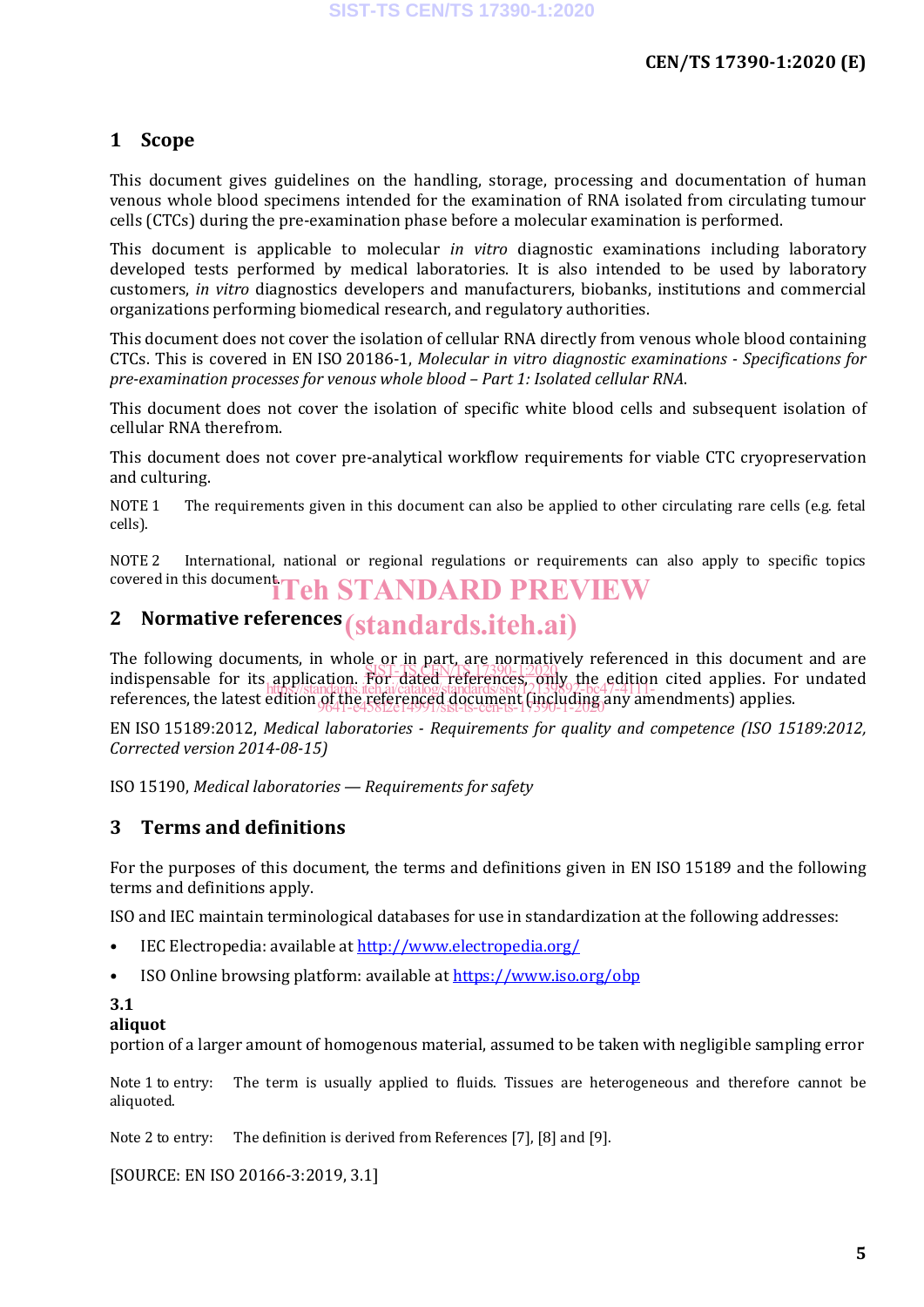### **CEN/TS 17390-1:2020 (E)**

#### **3.2**

#### **ambient temperature**

unregulated temperature of the surrounding air

[SOURCE: EN ISO 20166-3:2019, 3.2]

#### **3.3**

#### **analyte**

component represented in the name of a measurable quantity

[SOURCE: EN ISO 17511:2003, 3.2, modified — EXAMPLE has been removed.]

#### **3.4**

#### **analytical test performance**

accuracy, precision, specificity and sensitivity of a test to measure the analyte of interest

Note 1 to entry: Other test performance characteristics such as robustness, repeatability can apply as well.

[SOURCE: EN ISO 20184-1:2018, 3.4]

#### **3.5**

#### **blood collection set**

intravenous device specialized for venipuncture consisting of a stainless steel bevelled needle and tube (tubing) with attached plastic wings and fitting connector  $\bf{D}$  PREVIEW

Note 1 to entry: The connector attaches to an additional blood collection device, e.g. a blood collection tube. (standards.iteh.ai)

#### **3.6**

#### SIST-TS CEN/TS 17390-1:2020

**blood collection tube** tube used for blood collection, usually in a vacuum which forces blood from the vein through the needle and into the tube https://standards.iteh.ai/catalog/standards/sist/12139892-bc47-4111-

#### **3.7**

**backflow**

flow of a liquid opposite to the usual or desired direction

#### **3.8**

#### **circulating tumor cells**

#### **CTCs**

cells present in blood, originating from a primary and/or metastatic site of a tumor

#### **3.9**

#### **CTC enrichment**

any method that is able to increase the ratio of CTCs to other cells

#### **3.10**

#### **CTC isolation**

any method resulting in a sample containing CTCs without any other cell types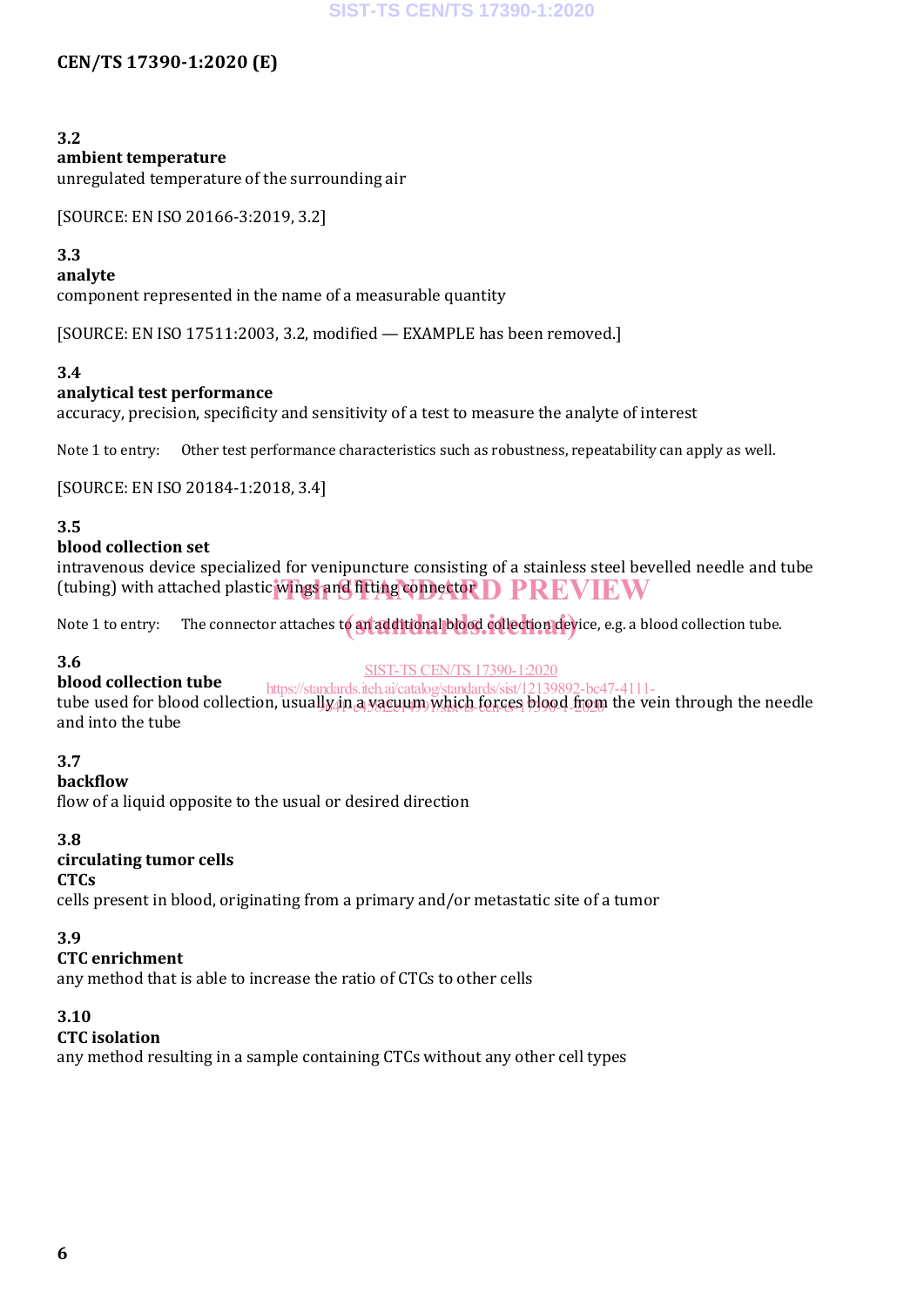#### **3.11**

#### **diagnosis**

identification of a disease from its signs and symptoms, where the diagnostic process can involve examinations and tests for classification of an individual's condition into separate and distinct categories or subclasses that allow medical decisions about treatment and prognosis to be made

[SOURCE: EN ISO 20184-1:2018, 3.6]

**3.12 DNase deoxyribonuclease** enzyme that catalyzes the degradation of DNA into smaller components

[SOURCE: EN ISO 20186-1:2019, 3.11]

#### **3.13 examination analytical test**

set of operations having the object of determining the value or characteristics of a property

Note 1 to entry: Processes that start with the isolated analyte and include all kinds of parameter testing or chemical manipulation for quantitative or qualitative examination.

[SOURCE: EN ISO 15189:2012,  $\frac{3}{7}$ , modified  $\frac{1}{2}$  Notes to entry 1 to 3 have been removed, Note 1 to entry has been added as a preferred term 1 entry has been added and "analytical test" has been added as a preferred term.] (standards.iteh.ai)

#### **3.14**

**examination performance analytical test performance** dards.iteh.ai/catalog/standards/sist/12139892-bc47-4111**analytical performance** ability of an examination procedure to measure or detect a particular analyte SIST-TS CEN/TS 17390-1:2020 9641-e458f2e14991/sist-ts-cen-ts-17390-1-2020

Note 1 to entry: Analytical performance is determined from analytical performance studies used to assess the ability of an *in vitro* diagnostic examination procedure to measure or detect a particular analyte.

Note 2 to entry: Analytical performance includes such characteristics as analytical sensitivity, detection limit, analytical specificity (interference and cross-reactivity), trueness, precision and linearity.

[SOURCE: ISO/TS 17822-1:2014, 3.2, modified — "analytical test performance" and "analytical performance" have been added as preferred terms.]

#### **3.15**

#### **examination manufacturer analytical test manufacturer** group or company that provides the specific analytical test

### **3.16**

#### **needle holder**

barrel used in routine venipuncture procedures to hold the blood collection tube in place and to protect the phlebotomist from direct contact with blood

[SOURCE: EN ISO 20186-1:2019, 3.18]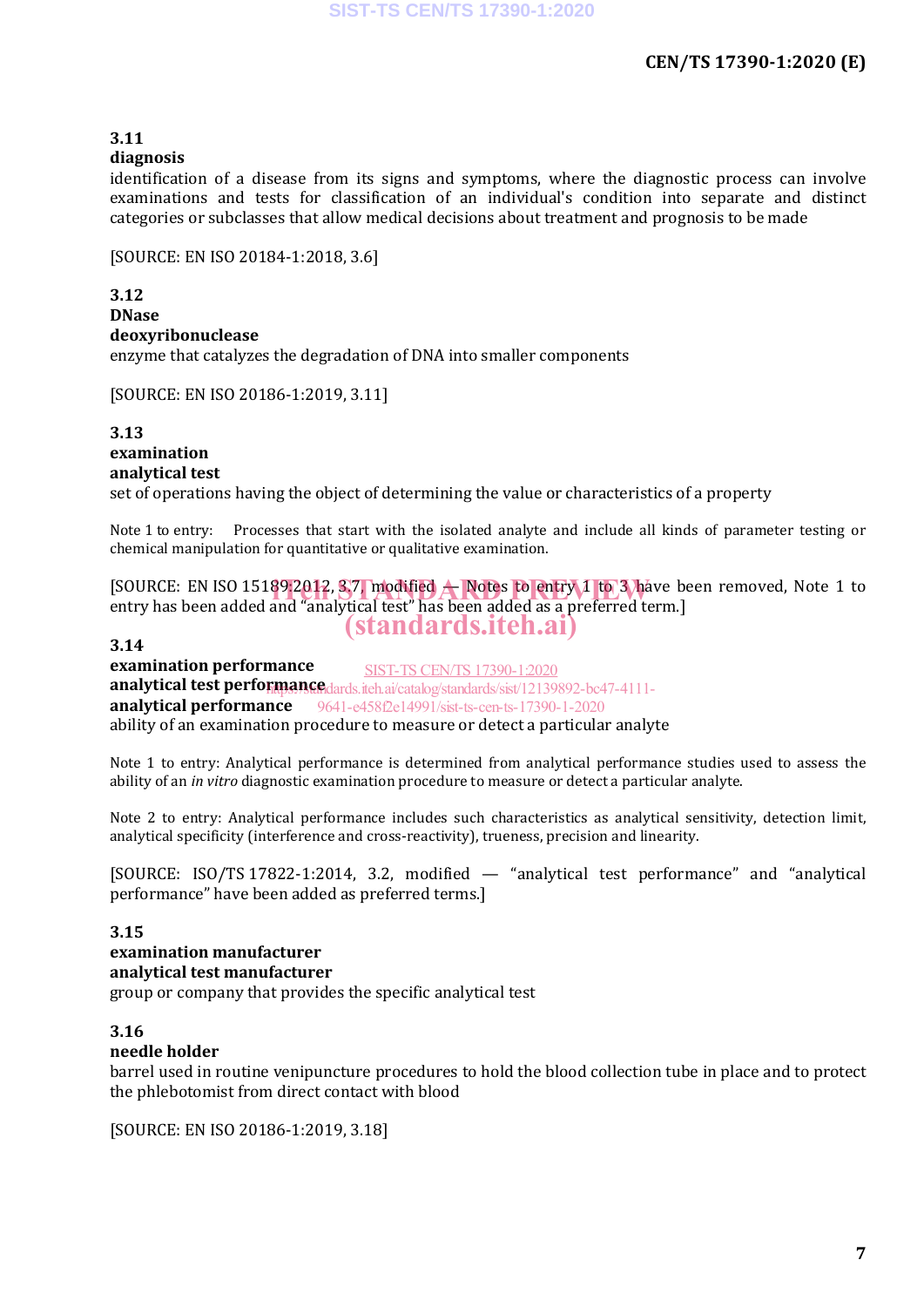#### **3.17 pre-examination processes preanalytical phase preanalytical workflow**

processes that start, in chronological order, from the clinician's request and include the examination request, preparation and identification of the patient, collection of the primary sample(s), transportation to and within the medical or pathology laboratory, isolation of analytes, and end when the analytical examination begins

Note 1 to entry: The pre-examination phase includes preparative processes that influence the outcome of the intended examination.

[SOURCE: EN ISO 15189:2012, 3.15, modified — "pre-analytical workflow" has been added as a preferred term, Note 1 to entry has been added and the definition has been extended.]

**3.18 primary sample**

#### **specimen**

discrete portion of a body fluid, breath, hair or tissue taken for examination, study or analysis of one or more quantities or properties assumed to apply for the whole

[SOURCE: EN ISO 15189:2012, 3.16, modified — Notes to entry 1 to 3 have been removed.]

#### **3.19**

# iTeh STANDARD PREVIEW

#### **proficiency testing**

pronciency testing<br>evaluation of participant performance against pre-established criteria by means of inter-laboratory comparisons

SIST-TS CEN/TS 17390-1:2020

[SOURCE: EN ISO/IEC 17043<u>:2010; 3.Z, modified a<del>lo</del> Notes to entry 19to 3</u> have been removed.]

9641-e458f2e14991/sist-ts-cen-ts-17390-1-2020

# **3.20**

**RNA ribonucleic acid**

polymer of ribonucleotides occurring in a double-stranded or single-stranded form

[SOURCE: EN ISO 22174:2005, 3.1.3]

#### **3.21**

#### **RNA proficiency testing program**

proficiency testing for RNA based examinations

#### **3.22**

#### **RNA profile**

amounts of different RNA molecules present in a specimen or sample, that can be measured in the absence of any losses, inhibition and interference

#### **3.23**

# **RNase**

**ribonuclease**

enzyme that catalyzes the degradation of RNA into smaller components

[SOURCE: EN ISO 20186-1:2019, 3.24]